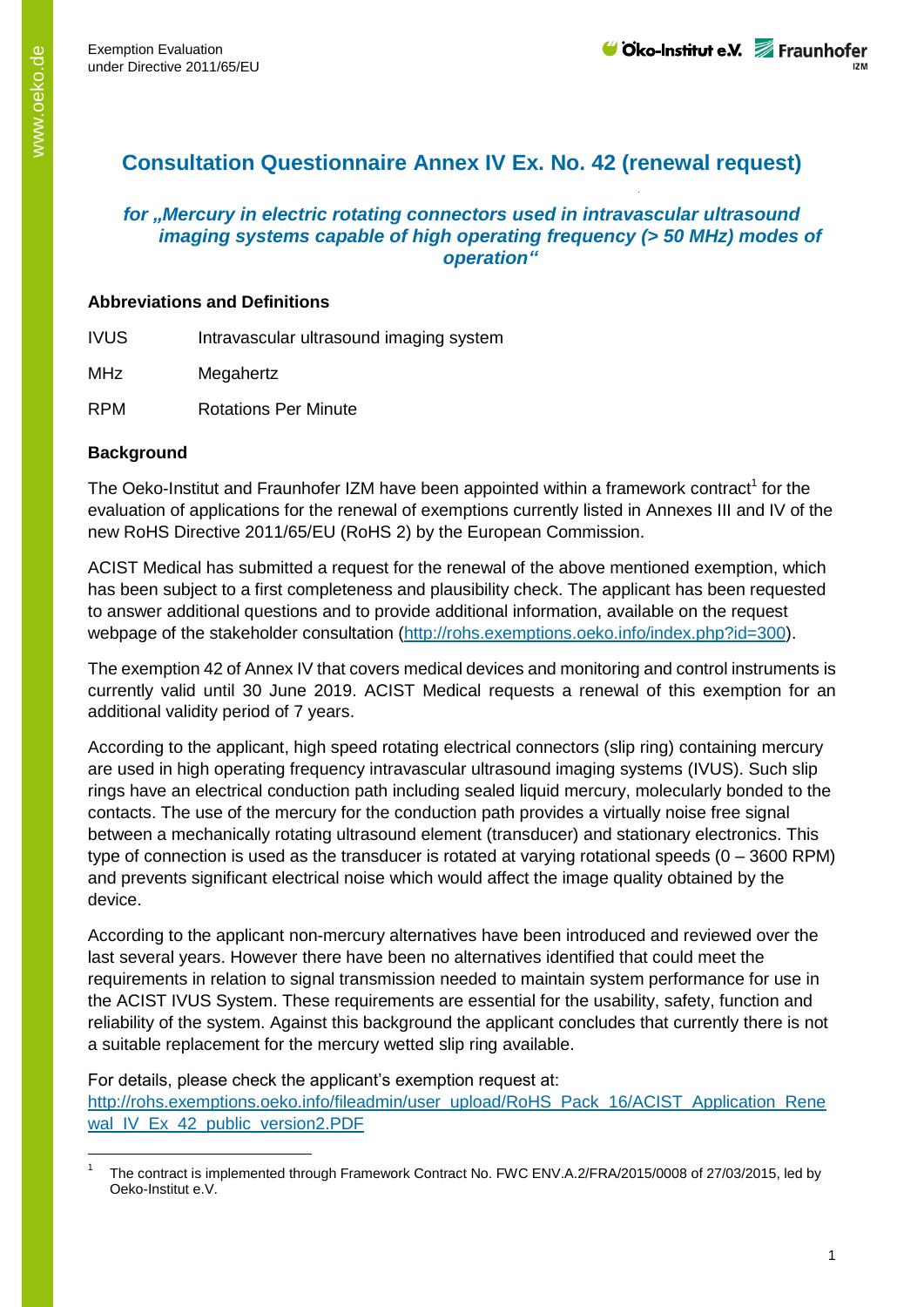Cko-Institut e.V. Fraunhofer

The objective of this consultation and the review process is to collect and to evaluate information and evidence according to the criteria listed in Art. 5 (1) (a) of Directive 2011/65/EU (RoHS II), which can be found under:

<http://eur-lex.europa.eu/LexUriServ/LexUriServ.do?uri=CELEX:32011L0065:EN:NOT><sup>2</sup>

If you would like to contribute to the stakeholder consultation, please answer the following questions:

## **Questions**

- 1. The applicant has requested an exemption, proposing the following wording formulation: "*Mercury in electric rotating connectors used in intravascular ultrasound imaging systems capable of high operating frequency (> 50 MHz) modes of operation"*.
	- a. Do you agree with the scope of the exemption as proposed by the applicant?
	- b. Please suggest an alternative wording and explain your proposal, if you do not agree with the proposed exemption wording.
	- c. Please explain why you either support the applicant's request or object to it. To support your views, please provide detailed technical argumentation / evidence in line with the criteria in Art. 5(1)(a) to support your statement.
- 2. Please provide information concerning possible substitutes or developments that may enable reduction, substitution or elimination, at present or in the future, of *"Mercury in electric rotating connectors used in intravascular ultrasound imaging systems capable of high operating frequency (> 50 MHz) modes of operation"*;
	- a. In this regard, please provide information as to alternatives that may cover part or all of the applicability range of electric rotating connectors used in intravascular ultrasound imaging systems;
	- b. Please provide quantitative data as to application specifications to support your view.
- 3. Are there other technologies available to realise the conduction path between the rotating transducer and stationary electronics? Are there attempts for contactless signal transmission?
- 4. Are there other diagnostic procedures than ultrasound imaging systems which provide comparable results?
- 5. Please provide information as to research initiatives which are currently looking into the development of possible alternatives for some or all of the application range of electric rotating connectors used in intravascular ultrasound imaging systems.
	- a. Please explain what part of the application range is of relevance for such initiatives (in what applications substitution may be possible in the future).
	- b. Please provide a roadmap of such on-going research (phases that are to be carried out), detailing the current status as well as the estimated time needed for further stages.

-

 $2$  A consolidated version is available under: <https://eur-lex.europa.eu/legal-content/EN/TXT/?uri=CELEX:02011L0065-20171211>